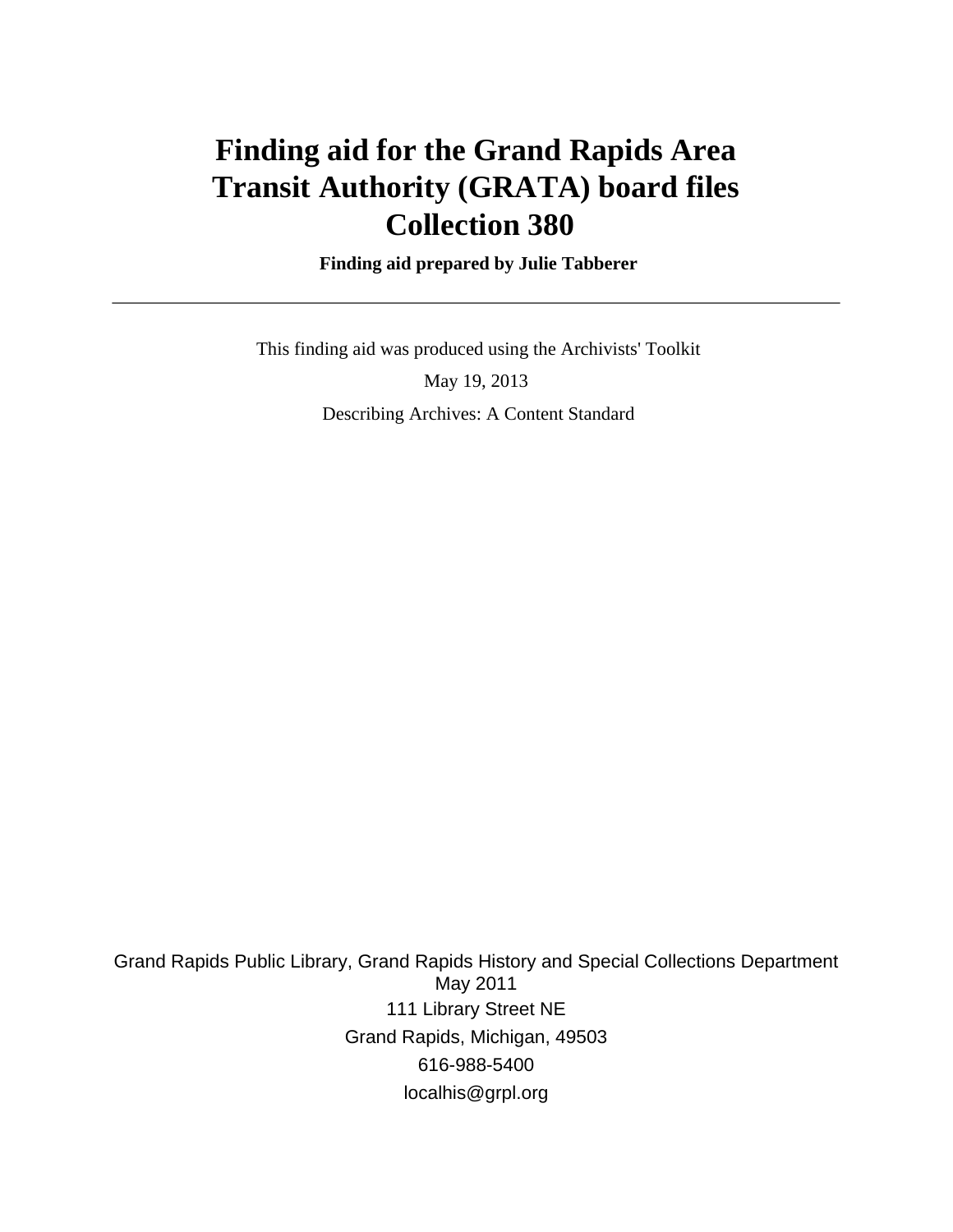# **Table of Contents**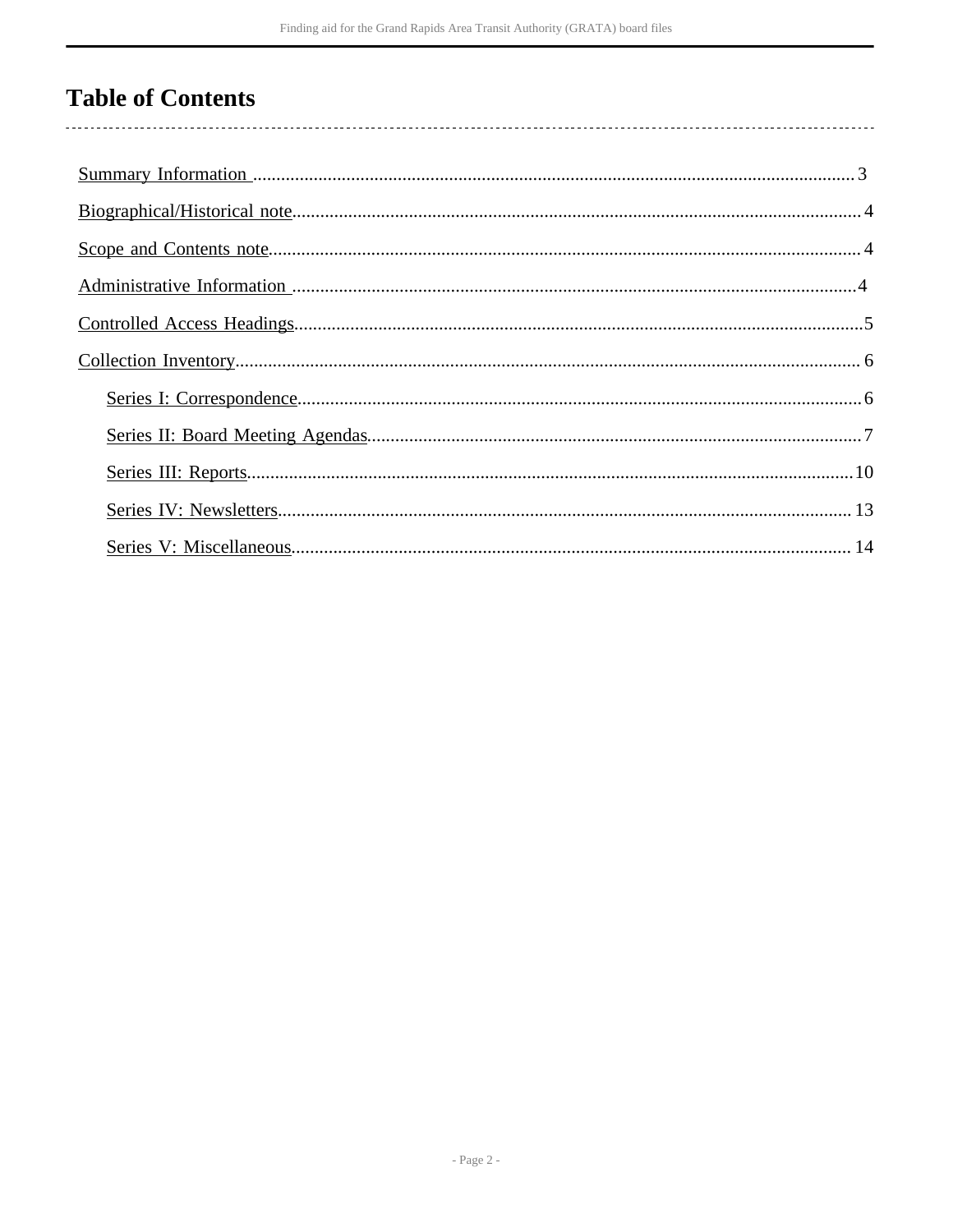# <span id="page-2-0"></span>**Summary Information**

| <b>Repository</b> | Grand Rapids Public Library, Grand Rapids History and Special<br><b>Collections Department</b>                                                                                                                                                                                                                                                                                                                               |
|-------------------|------------------------------------------------------------------------------------------------------------------------------------------------------------------------------------------------------------------------------------------------------------------------------------------------------------------------------------------------------------------------------------------------------------------------------|
| <b>Creator</b>    | Grand Rapids Area Transit Authority.                                                                                                                                                                                                                                                                                                                                                                                         |
| <b>Title</b>      | Grand Rapids Area Transit Authority (GRATA) board files                                                                                                                                                                                                                                                                                                                                                                      |
| Date [inclusive]  | 1985-1993                                                                                                                                                                                                                                                                                                                                                                                                                    |
| <b>Extent</b>     | 4.25 Linear feet                                                                                                                                                                                                                                                                                                                                                                                                             |
| Language          | English                                                                                                                                                                                                                                                                                                                                                                                                                      |
| <b>Abstract</b>   | This collection contains records collected by Rev. Dennis Morrow<br>while he was on the board of the Grand Rapids Area Transit Authority<br>(GRATA). GRATA was formerly known as the Grand Rapids Transit<br>Authority (GRTA) and subsequently as the Interurban Transit Partnership<br>(ITP) and The Rapid. The organization is the authority providing public<br>transportation for the Grand Rapids, Michigan metro area. |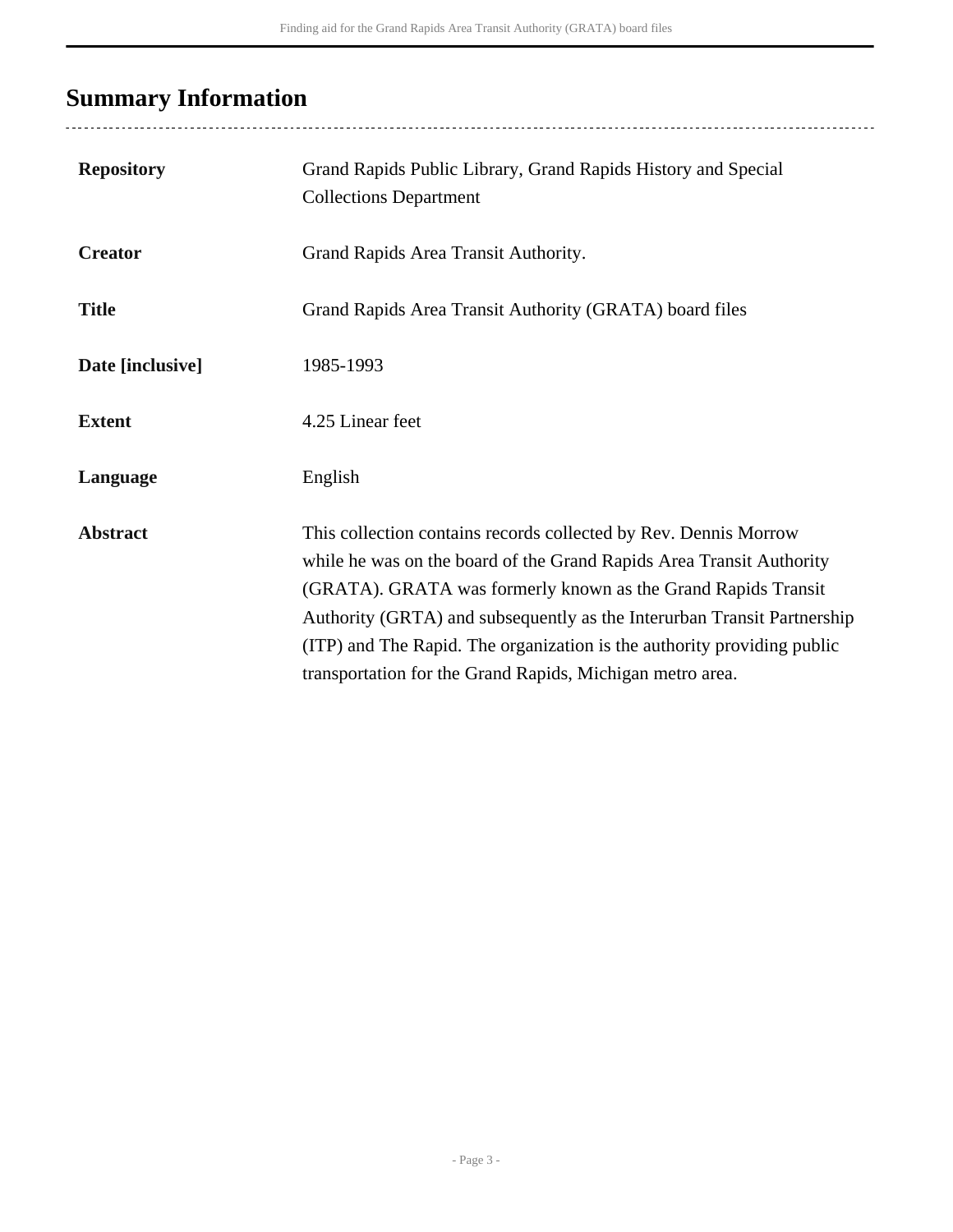# <span id="page-3-0"></span>**Biographical/Historical note**

In 1963, the bus system in Grand Rapids became publicly owned and was named the Grand Rapids Transit Authority (GRTA). In 1977, the group was reorganized as the Grand Rapids Area Transit Authority (GRATA), reflecting the regional focus of the bus service. In 2000, another reorganization resulted in the Interurban Transit Partnership (ITP). Shortly after, the ITP launched a new marketing campaign calling the bus service The Rapid. The ITP/Rapid serves the Grand Rapids metro area. Among the services offered in 2011 by The Rapid are the public bus system, West Michigan Rideshare and the GO!Bus for senior citizens and persons with disabilities.

Rev. Dennis Morrow is a local historian and pastor in the Roman Catholic Diocese of Grand Rapids. Among other things, he serves as Chaplain for the Police and Fire Departments, Archivist for the Diocese Archives and as a volunteer at the Grand Rapids Public Library.

## <span id="page-3-1"></span>**Scope and Contents note**

This collection consists of documents from Rev. Dennis Morrow during his time on the board of GRATA. The documents contain details of the operations, management, analysis and finances of GRATA from 1985-1993. The material includes reports, meeting minutes, newsletters, newspaper clippings and pamphlets.

# <span id="page-3-2"></span>**Administrative Information**

#### **Publication Information**

Grand Rapids Public Library, Grand Rapids History and Special Collections Department May 2011

#### **Immediate Source of Acquisition note**

Dennis W. Morrow, accession number 1994.036.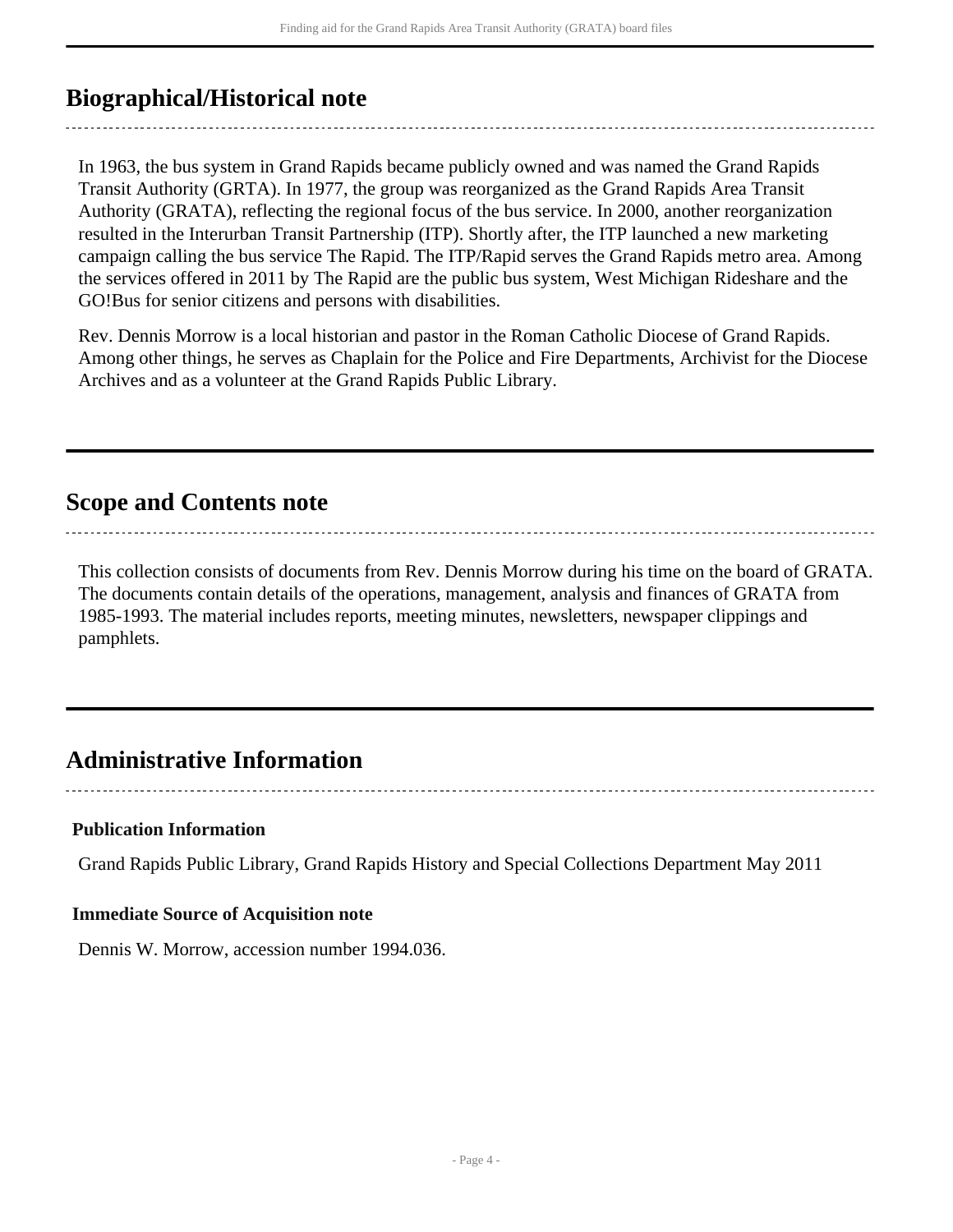# <span id="page-4-0"></span>**Controlled Access Headings**

## **Genre(s)**

 $\overline{a}$ 

• records (documents)

## **Geographic Name(s)**

• Grand Rapids (Mich.) -- History

## **Subject(s)**

- Buses -- Michigan -- Grand Rapids
- Local transit -- Michigan -- Grand Rapids
- Transportation -- Michigan -- Grand Rapids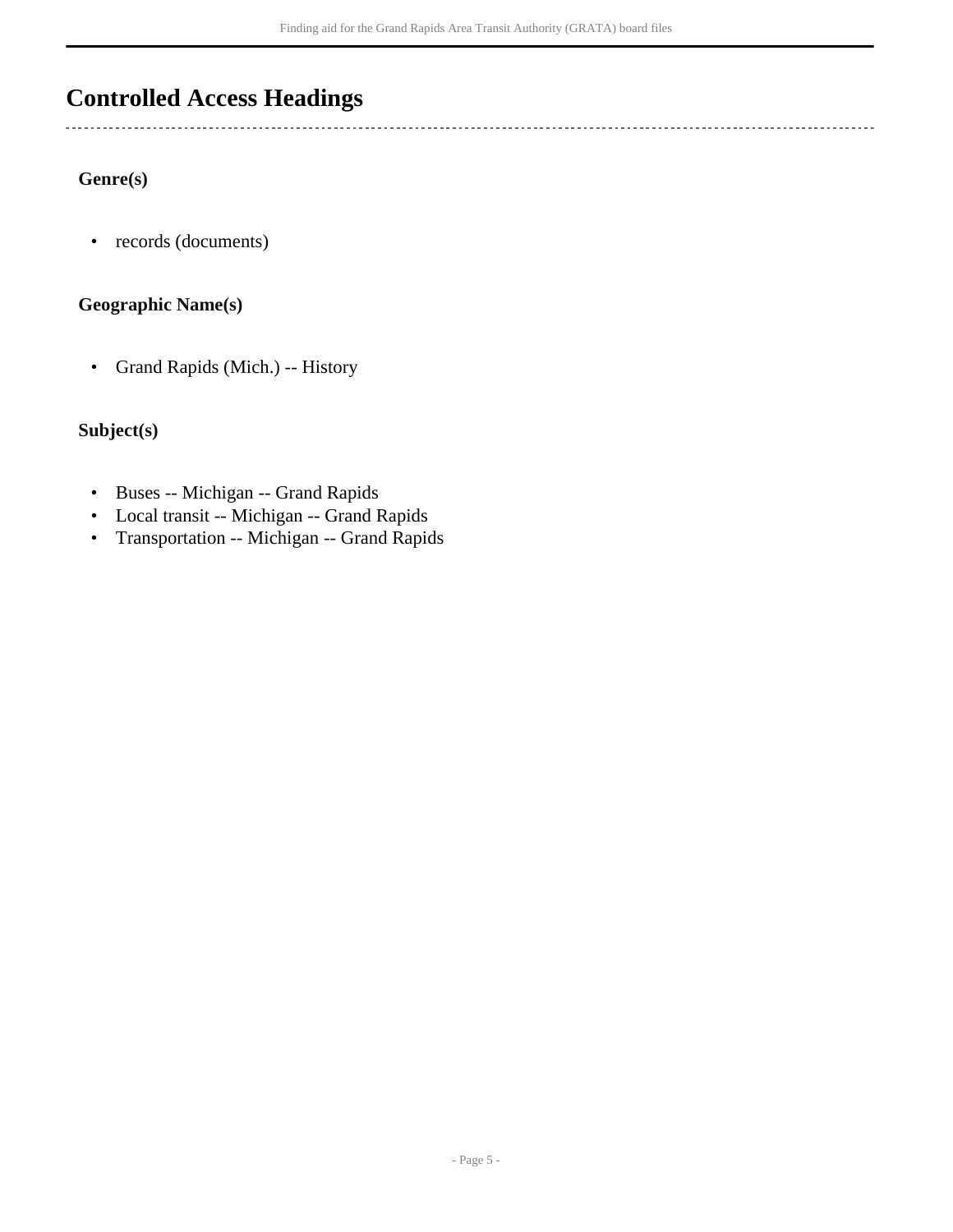# <span id="page-5-0"></span>**Collection Inventory**

#### <span id="page-5-1"></span>**Series I: Correspondence 1987-1993**

#### **Scope and Contents note**

This series includes inter-departmental letters as well as other correspondence. Occasional small reports or financial statements are also included. Arranged chronologically.

|                            | <b>Box</b>     | Folder         |
|----------------------------|----------------|----------------|
| August-October 1987        | $\mathbf{1}$   | $\mathbf{1}$   |
| November 1987-May 1988     | $\mathbf{1}$   | $\overline{2}$ |
| June-October 1988          | $\mathbf{1}$   | 3              |
| November1988-February 1989 | $\mathbf{1}$   | $\overline{4}$ |
| March-June 1989            | $\mathbf{1}$   | 5              |
| July-November 1989         | $\mathbf{1}$   | 6              |
| December 1989-March 1990   | $\overline{2}$ | $\mathbf{1}$   |
| April-June 1990            | $\overline{2}$ | $\overline{2}$ |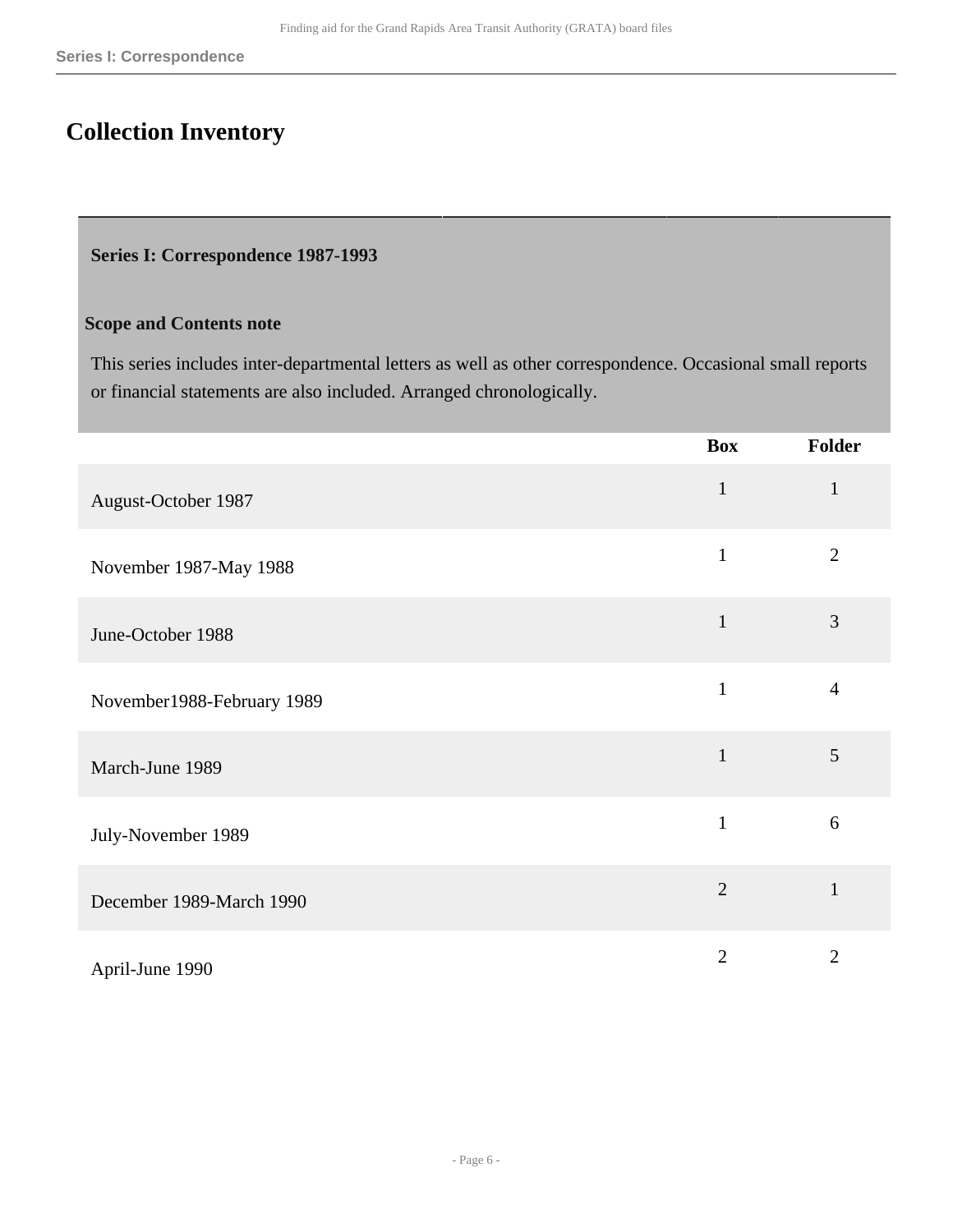#### **Series II: Board Meeting Agendas**

| July-October 1990          | $\overline{2}$ | 3              |
|----------------------------|----------------|----------------|
| November 1990-January 1991 | $\overline{2}$ | $\overline{4}$ |
| February-April 1991        | $\overline{2}$ | 5              |
| May-August 1991            | $\overline{2}$ | $\sqrt{6}$     |
| August-October 1991        | 3              | $\mathbf{1}$   |
| November-December 1991     | 3              | $\overline{2}$ |
| January-May 1992           | $\overline{3}$ | 3              |
| June-December 1992         | $\overline{3}$ | $\overline{4}$ |
| January-March 1993         | $\overline{3}$ | 5              |
| April-August 1993          | 3              | 6              |

#### <span id="page-6-0"></span>**Series II: Board Meeting Agendas 1987-1993**

## **Scope and Contents note**

The board meeting agenda packets include the agenda for the next board meeting, minutes from the previous meeting, committee minutes and relevant correspondence and/or reports. Some of the items attached to the board meeting agendas may be duplicates with other series (ie, correspondence). Arranged chronologically.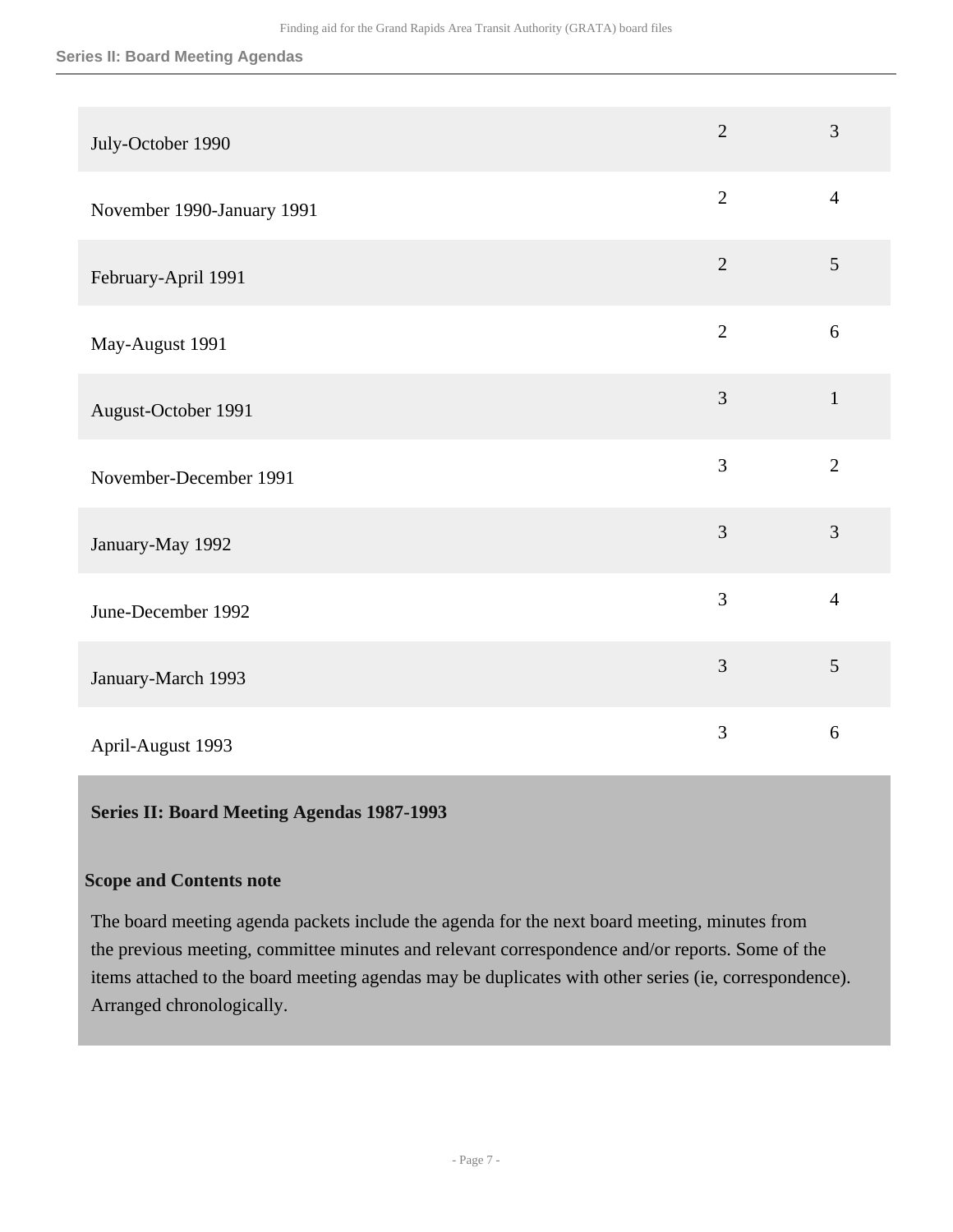#### **Series II: Board Meeting Agendas**

|                                | <b>Box</b>     | Folder         |
|--------------------------------|----------------|----------------|
| September & November, 1987     | $\overline{4}$ | $\mathbf{1}$   |
| December 1987 and January 1988 | $\overline{4}$ | $\overline{2}$ |
| February & March 1988          | $\overline{4}$ | 3              |
| April & May 1988               | $\overline{4}$ | $\overline{4}$ |
| June & July 1988               | $\overline{4}$ | 5              |
| August & November 1988         | $\overline{4}$ | 6              |
| December 1988 & January 1989   | $\mathfrak{S}$ | $\mathbf{1}$   |
| February & March 1989          | 5              | $\overline{2}$ |
| April & May 1989               | $\mathfrak{S}$ | 3              |
| June & July 1989               | 5              | $\overline{4}$ |
| August & September 1989        | $\mathfrak{S}$ | 5              |
| October & December 1989        | 5              | 6              |
| January & February 1990        | 6              | $\mathbf{1}$   |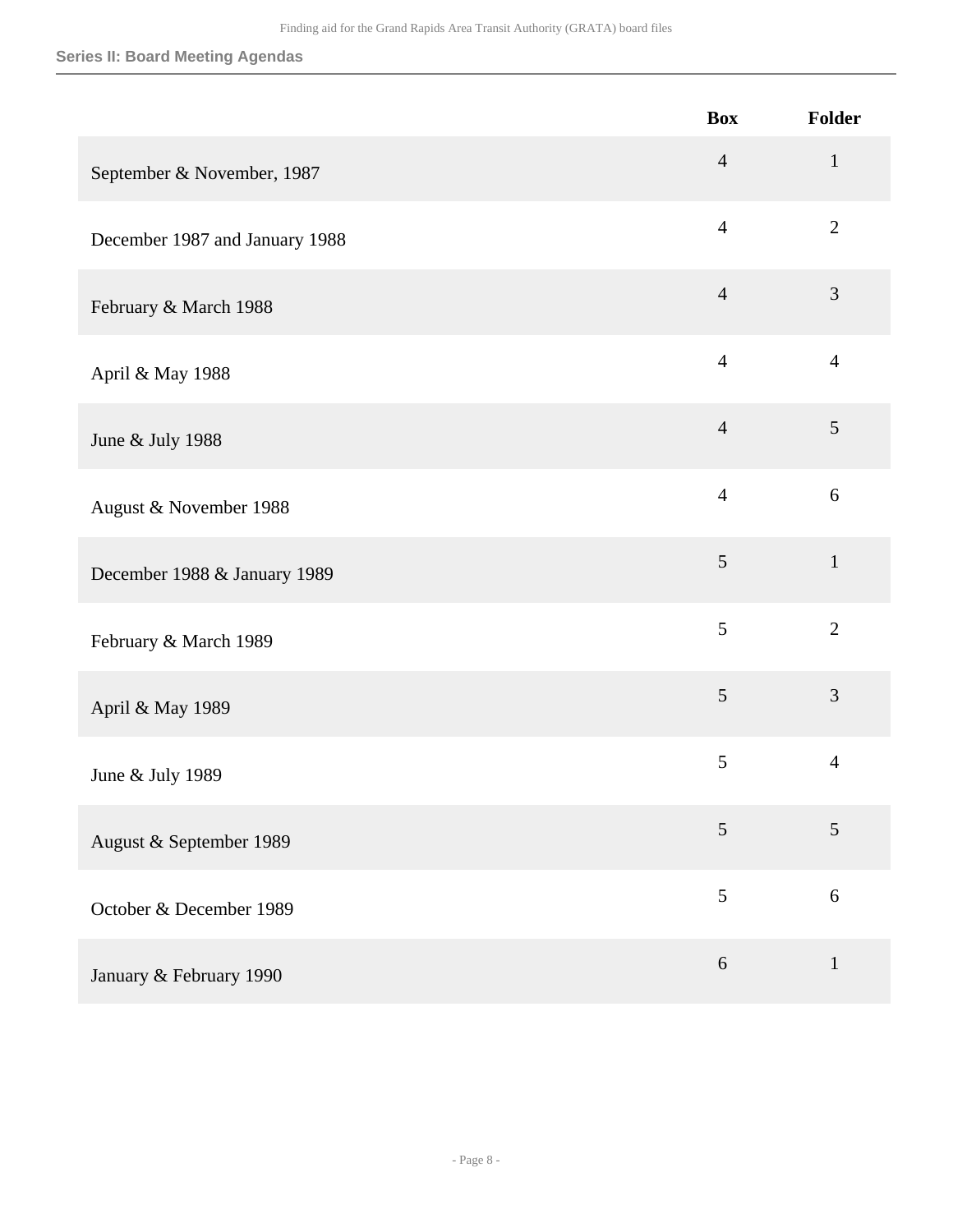| April & May 1990             | 6                | $\overline{2}$   |
|------------------------------|------------------|------------------|
| July & August 1990           | $6\,$            | $\mathfrak{Z}$   |
| September & October 1990     | 6                | $\overline{4}$   |
| December 1990 & January 1991 | 6                | $\overline{5}$   |
| February & March 1991        | $\sqrt{6}$       | $\sqrt{6}$       |
| April & May 1991             | $6\,$            | $\boldsymbol{7}$ |
| June & July 1991             | $\overline{7}$   | $\mathbf{1}$     |
| August & September 1991      | $\overline{7}$   | $\overline{2}$   |
| October & December 1991      | $\overline{7}$   | 3                |
| January & February 1992      | $\overline{7}$   | $\overline{4}$   |
| March & May 1992             | $\boldsymbol{7}$ | $\sqrt{5}$       |
| June & August 1992           | $\overline{7}$   | 6                |
| September & October 1992     | $8\,$            | $\mathbf{1}$     |
| December 1992 & January 1993 | $8\,$            | $\mathbf{2}$     |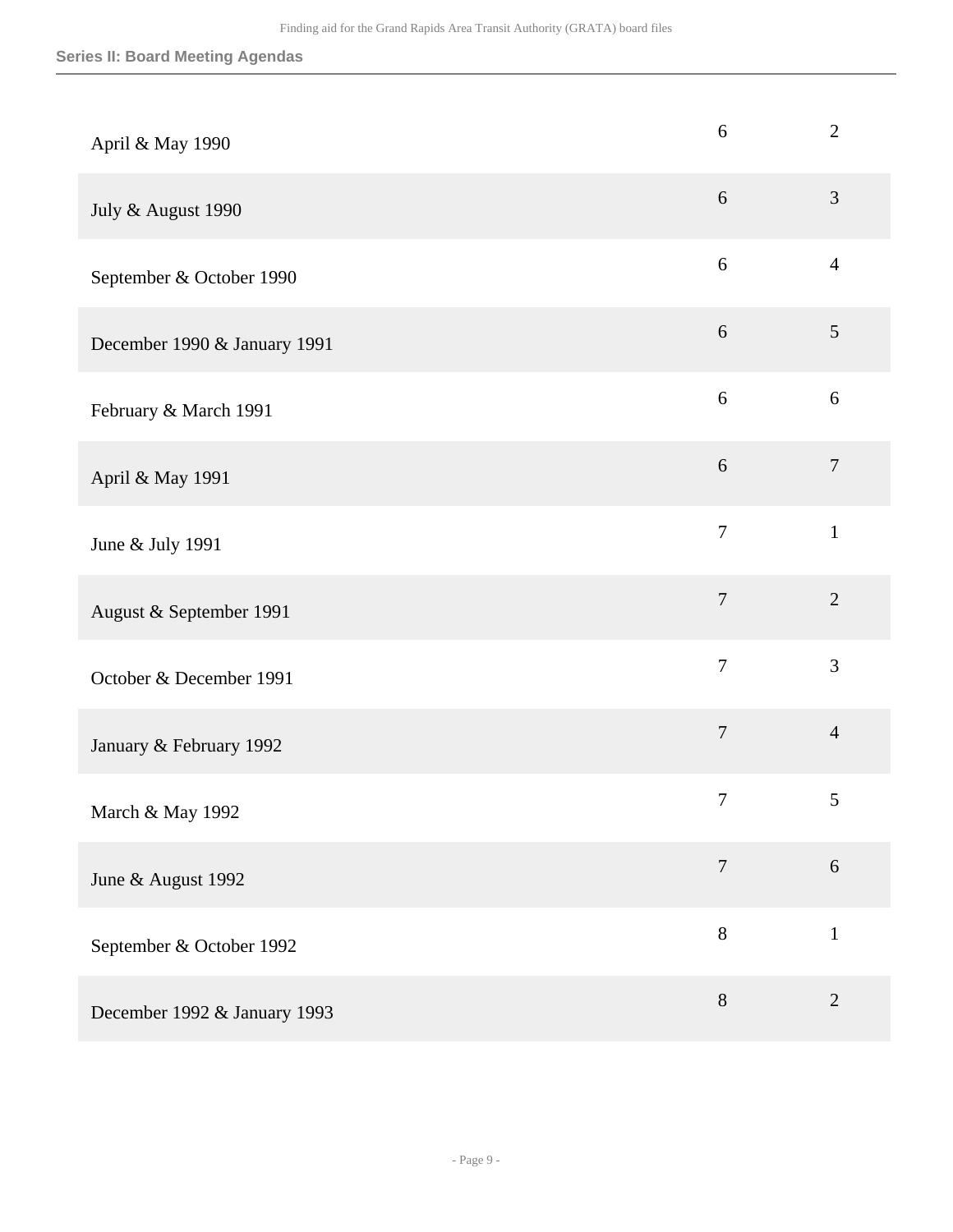| February & March 1993 | 8 | 3 |
|-----------------------|---|---|
| April 1993            | 8 | 4 |
| May & June 1993       | 8 |   |

### <span id="page-9-0"></span>**Series III: Reports**

### **Scope and Contents note**

Subseries A: GRATA – Reports prepared by or for GRATA

Subseries B: Financial – Financial reports prepared for GRATA

Subseries C: Miscellaneous – Reports prepared for or about other transportation agencies

#### **Subseries A: GRATA**

|                                                                                                                     | <b>Box</b> | <b>Folder</b> |
|---------------------------------------------------------------------------------------------------------------------|------------|---------------|
| Summary Sheet, Routine Grants, no date                                                                              | 9          |               |
| Metro Station, Downtown Grand Rapids, no date                                                                       | 9          |               |
| Triennial Review Report, Urban Mass Transportation Administration,<br>1985                                          | 9          | 3             |
| Local Financing of Public Transit in the Grand Rapids Metropolitan Area,<br>Midwest Planning Associates, March 1986 | 9          | 4             |

**Box**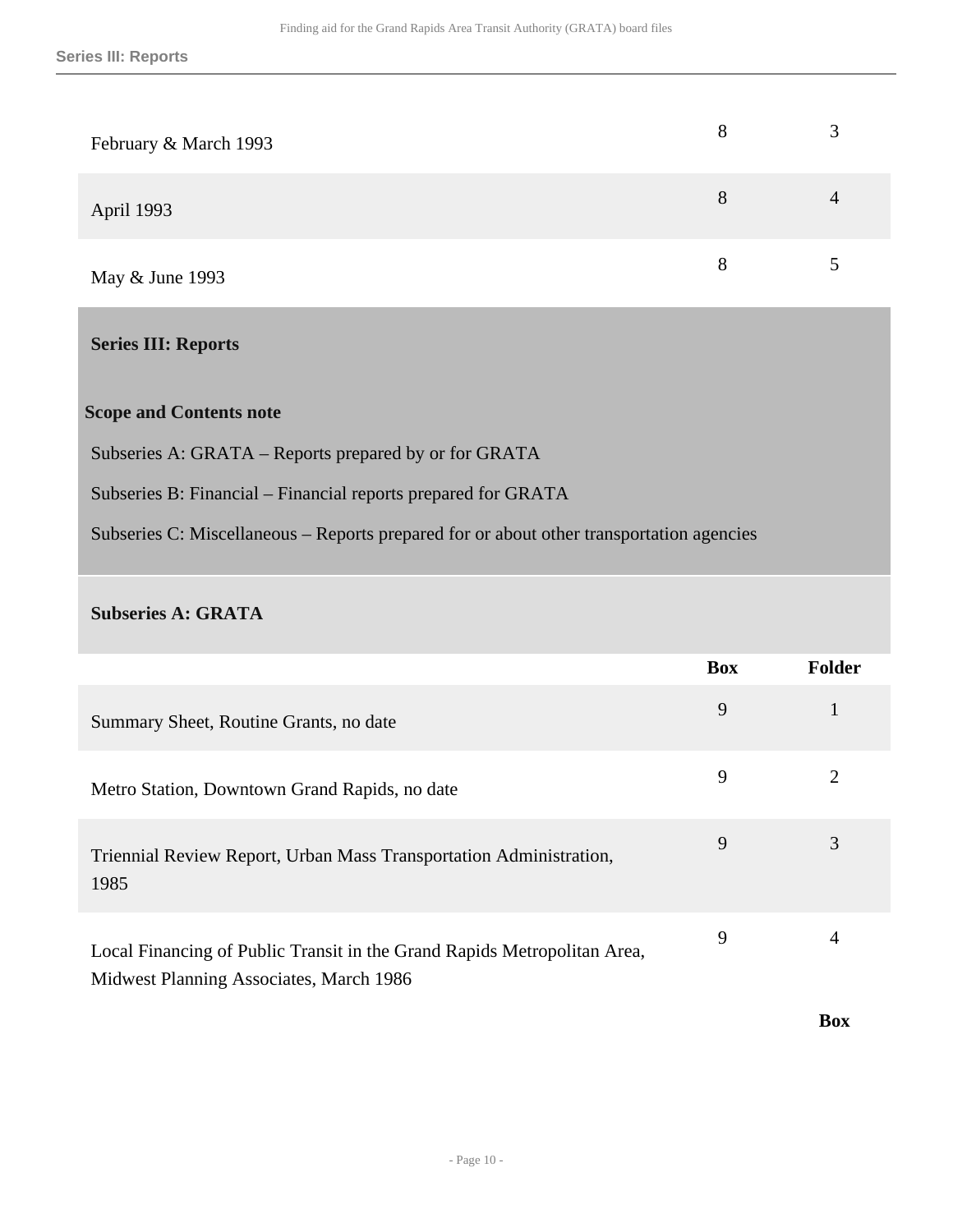**Subseries A: GRATA**

| GRATA Service Restructuring and Improvement Study, Final Report, ATE Management<br>& Service Company, Inc., September 1986                                            |            | 9              |
|-----------------------------------------------------------------------------------------------------------------------------------------------------------------------|------------|----------------|
|                                                                                                                                                                       | <b>Box</b> | <b>Folder</b>  |
| Maintenance Department Packets (Organization Identification,<br>Preventative Maintenance, Miscellaneous Maintenance), 1987                                            | 9          | 5              |
| Report on Route Service Restructuring, GRATA, December 1987                                                                                                           | 9          | 6              |
| Ridesharing reports, 1987-1989                                                                                                                                        | 9          | $\overline{7}$ |
| Evaluation of Organization Structures and Service Delivery Options for<br>Specialized Transportation Services, Comsis Corporation, May 1988 [GO!<br>Bus]              | 9          | 8              |
| Board Briefing Session: Information on GRATA Route Service and<br>Ridership, Information on GO! Bus Service and Ridership; June 16, 1988                              | 9          | 9              |
| Usage of and Attitudes Toward Ridesharing Among Applicants to the<br>Computer Connection Ridesharing Program, Independent Research<br>Associates, Inc., November 1988 | 9          | 10             |
| SPIRIT Proposal (Solving Problems, Increasing Rewards in<br>Transportation), January 1990 [Gainsharing/Scanlon]                                                       | 9          | 11             |
| "Down the Road The Future of Public Transportation in the Greater<br>Grand Rapids Area," Citizens League of Greater Grand Rapids, April<br>1990                       | 9          | 12             |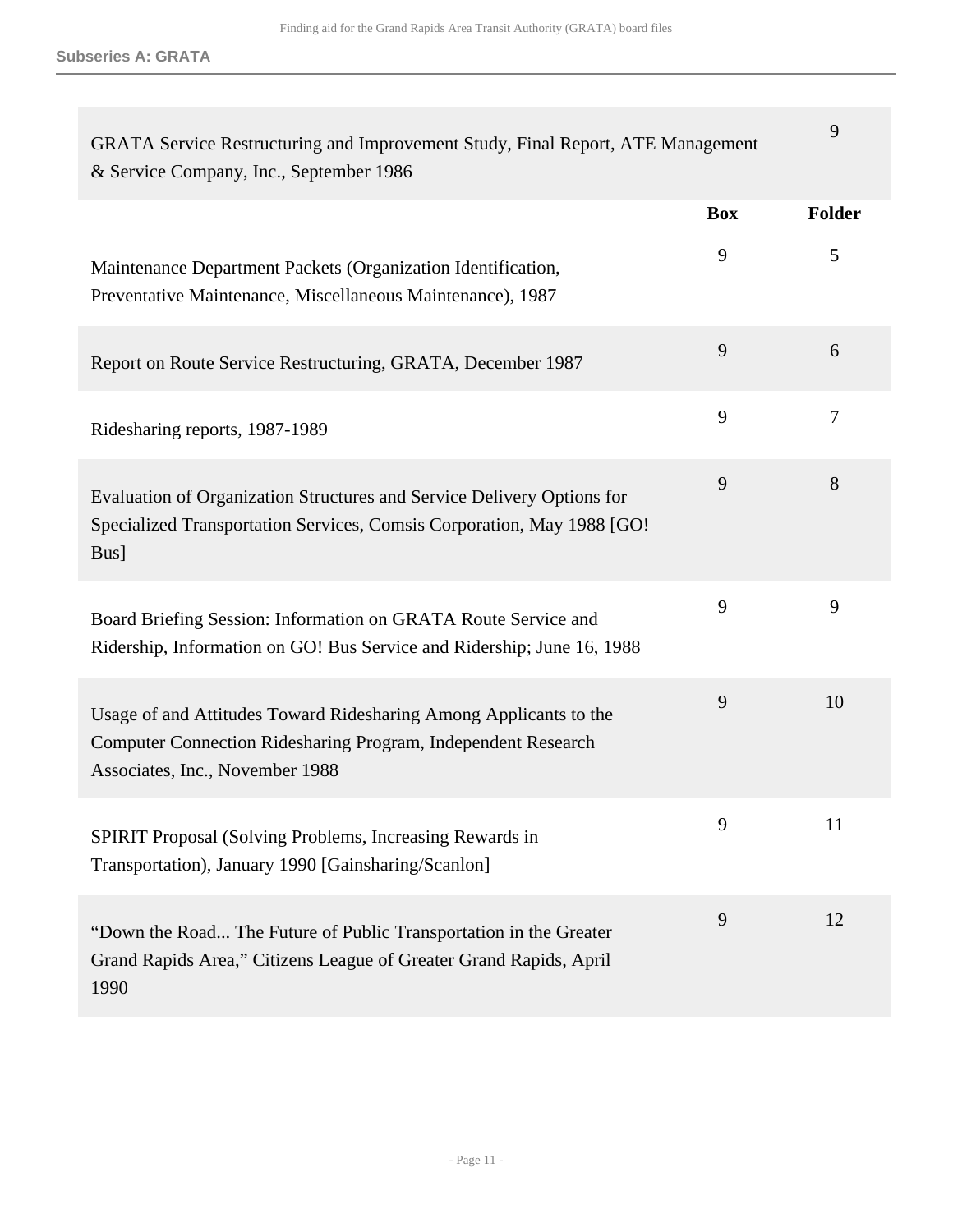| Transportation Task Force Report, Greater Grand Rapids Economic Area |  |
|----------------------------------------------------------------------|--|
| Team (GGREAT), December 14, 1990                                     |  |

#### **Annual reports**

|                                                                                                               | <b>Box</b> | <b>Folder</b>  |
|---------------------------------------------------------------------------------------------------------------|------------|----------------|
| Grand Rapids and Environs Transportation Study (GRETS) / GRATA:<br>1987                                       | 9          | 14             |
| GRATA: 1990-1991, 1992                                                                                        | 9          | 14             |
| Greater Grand Rapids Economic Area Team (GGREAT): 1990                                                        | 9          | 14             |
| <b>Subseries B: Financial Reports</b>                                                                         |            |                |
| Report on Examination of Financial Statements and Additional Information, Touche Ross<br><b>International</b> |            |                |
|                                                                                                               | <b>Box</b> | Folder         |
| Year Ended September 30, 1986                                                                                 | 10         | $\mathbf{1}$   |
| Year Ended September 30, 1987                                                                                 | 10         | $\overline{2}$ |
| Year Ended September 30, 1988                                                                                 | 10         | 3              |

**Financial Statements and Additional Information and Independent Auditor's Report, Touche Ross International/Deloitte & Touche**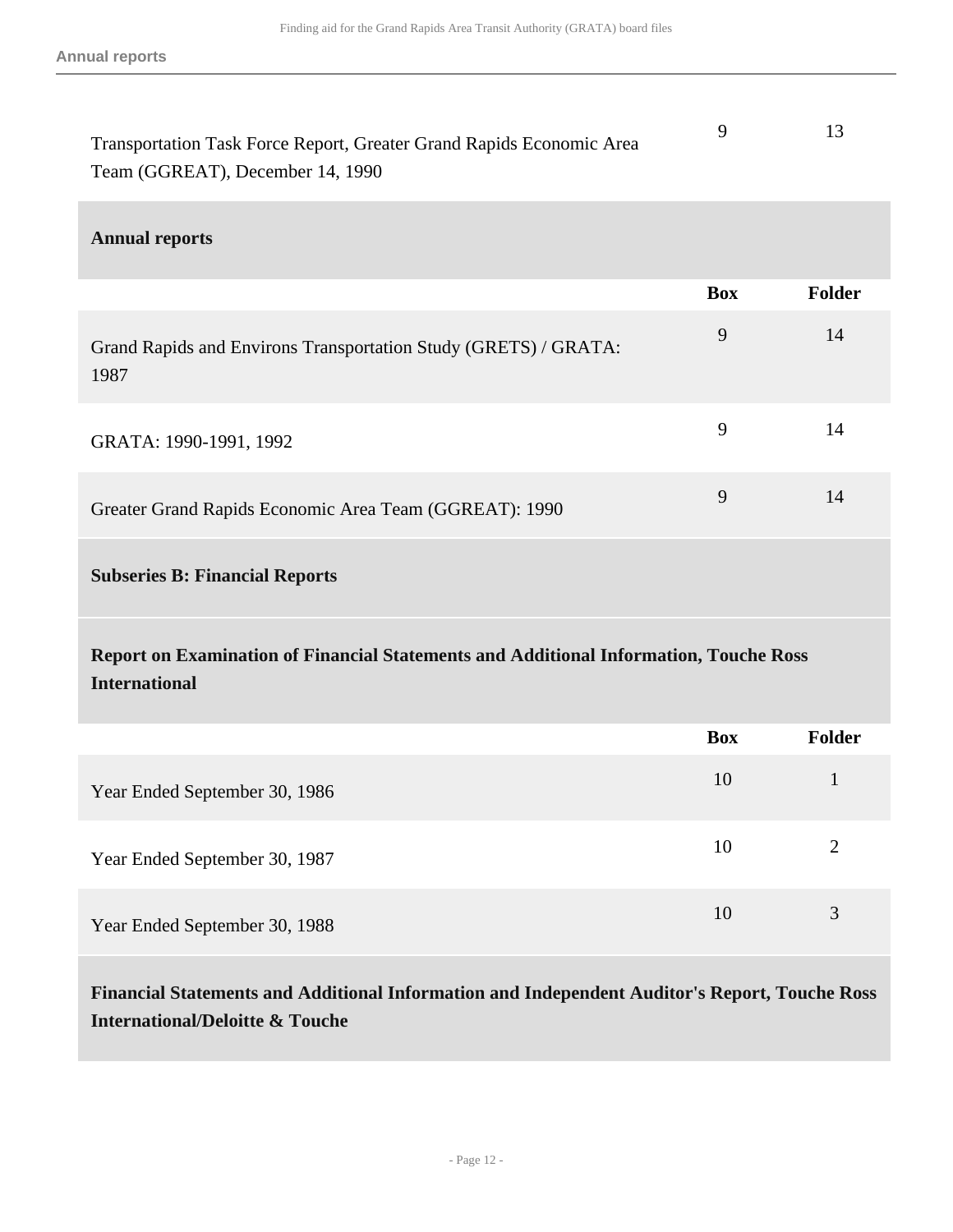<span id="page-12-0"></span>

|                                                                                                                                                                              | <b>Box</b>       | <b>Folder</b>      |
|------------------------------------------------------------------------------------------------------------------------------------------------------------------------------|------------------|--------------------|
| Year Ended September 30, 1989                                                                                                                                                | 10               | $\overline{4}$     |
| Years Ended September 30, 1990 and 1989                                                                                                                                      | 10               | 5                  |
| Years Ended September 30, 1991 and 1990                                                                                                                                      | 10               | 6                  |
| Years Ended September 30, 1992 and 1991                                                                                                                                      | 10               | $\tau$             |
| <b>Miscellaneous</b>                                                                                                                                                         | <b>Box</b><br>10 | <b>Folder</b><br>8 |
| <b>Subseries C: Miscellaneous</b>                                                                                                                                            |                  |                    |
|                                                                                                                                                                              | <b>Box</b>       | <b>Folder</b>      |
| Service Routes: reports and articles relating to Sweden and Madison, WI                                                                                                      | 10               | 9                  |
| The Emperor's New Clothes: Transit Privatization and Public Policy,<br>Economic Policy Institute, 1989 (with letter to GRATA board from<br><b>Amalgamated Transit Union)</b> | 10               | 10                 |
| <b>Series IV: Newsletters</b>                                                                                                                                                |                  |                    |
| <b>Scope and Contents note</b>                                                                                                                                               |                  |                    |
| Contains two newsletters produced by GRATA, Spirit (an internal gainsharing newsletter) and Gratis (a<br>public newsletter/magazine).                                        |                  |                    |
|                                                                                                                                                                              | <b>Box</b>       | Folder             |
| Gratis, published by GRATA 1988-1989                                                                                                                                         | 8                | 6                  |